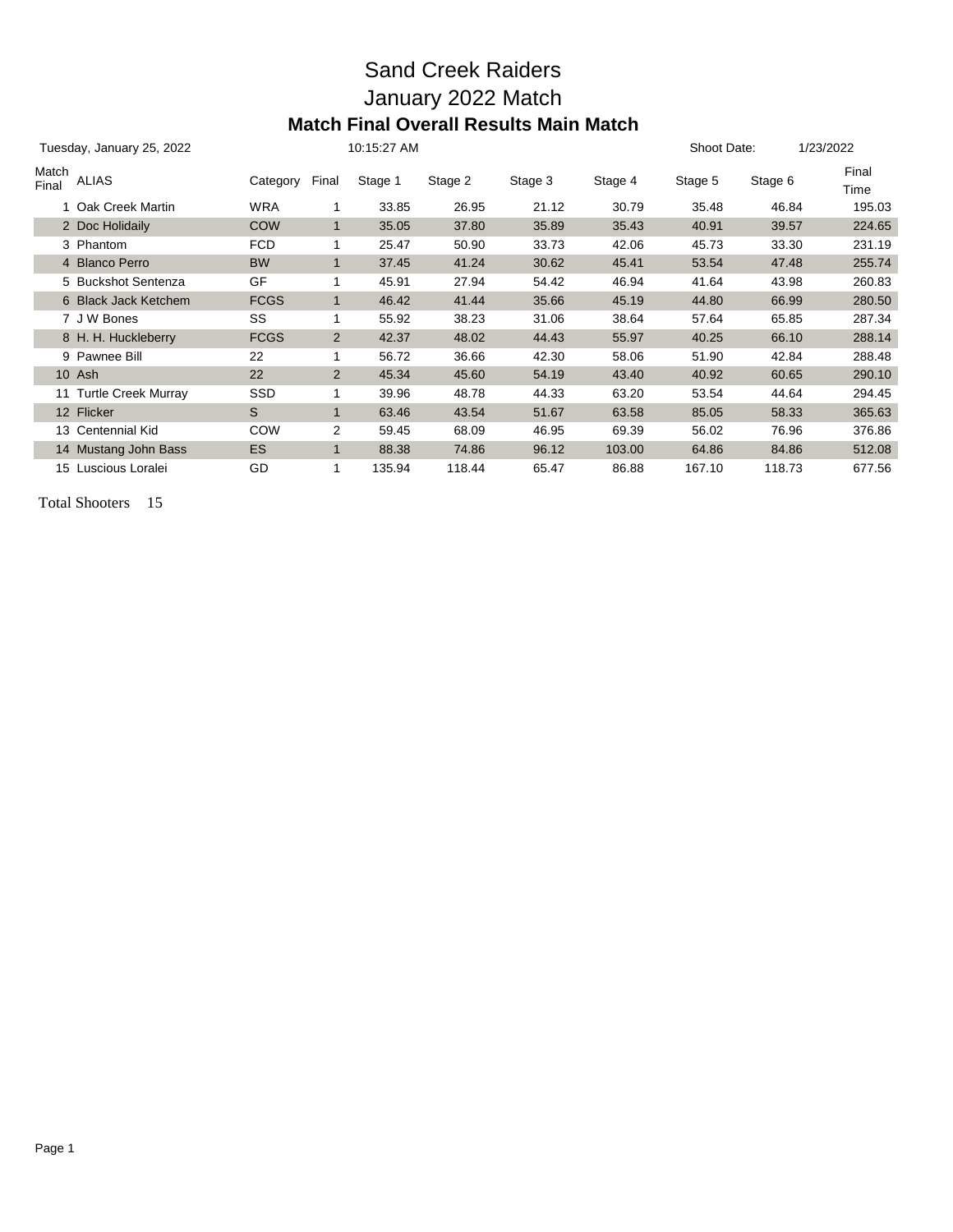### **Sand Creek Raiders**

# **January 2022 Match**

#### **Final Results by Category Main Match**

| Tuesday, January 25, 2022<br>1/23/2022 Page 1 of 1 |                       |                           |                                               |                 |                 |                 |                 |                 |                  |                |  |
|----------------------------------------------------|-----------------------|---------------------------|-----------------------------------------------|-----------------|-----------------|-----------------|-----------------|-----------------|------------------|----------------|--|
| Category<br>Standing                               | <b>ALIAS</b>          |                           | <b>Match Final</b>                            | Stage 1<br>Time | Stage 2<br>Time | Stage 3<br>Time | Stage 4<br>Time | Stage 5<br>Time | Stage 6<br>Timek | Totals<br>Time |  |
|                                                    |                       | Category: 22 Caliber      |                                               |                 |                 |                 |                 |                 |                  |                |  |
|                                                    | 1 Pawnee Bill         |                           | 9                                             | 56.72           | 36.66           | 42.30           | 58.06           | 51.90           | 42.84            | 288.48         |  |
|                                                    | 2 Ash                 |                           | 10 <sup>1</sup>                               | 45.34           | 45.60           | 54.19           | 43.40           | 40.92           | 60.65            | 290.10         |  |
|                                                    |                       |                           | Category: Frontier Cartridge Gunfigter Senior |                 |                 |                 |                 |                 |                  |                |  |
|                                                    | 1 Black Jack Ketchem  |                           | 6                                             | 46.42           | 41.44           | 35.66           | 45.19           | 44.80           | 66.99            | 280.50         |  |
|                                                    | 2 H. H. Huckleberry   |                           | 8                                             | 42.37           | 48.02           | 44.43           | 55.97           | 40.25           | 66.10            | 288.14         |  |
|                                                    |                       |                           | Category: Silver Senior Duelist (65+)         |                 |                 |                 |                 |                 |                  |                |  |
|                                                    | 1 Turtle Creek Murray |                           | 11                                            | 39.96           | 48.78           | 44.33           | 63.20           | 53.54           | 44.64            | 294.45         |  |
|                                                    |                       | Category: B-Western       |                                               |                 |                 |                 |                 |                 |                  |                |  |
|                                                    | 1 Blanco Perro        |                           | 4                                             | 37.45           | 41.24           | 30.62           | 45.41           | 53.54           | 47.48            | 255.74         |  |
|                                                    |                       | Category: Cowboy          |                                               |                 |                 |                 |                 |                 |                  |                |  |
|                                                    | 1 Doc Holidaily       |                           | 2                                             | 35.05           | 37.80           | 35.89           | 35.43           | 40.91           | 39.57            | 224.65         |  |
|                                                    | 2 Centennial Kid      |                           | 13                                            | 59.45           | 68.09           | 46.95           | 69.39           | 56.02           | 76.96            | 376.86         |  |
|                                                    |                       | Category: Senior (60 +)   |                                               |                 |                 |                 |                 |                 |                  |                |  |
|                                                    | 1 Flicker             |                           | 12                                            | 63.46           | 43.54           | 51.67           | 63.58           | 85.05           | 58.33            | 365.63         |  |
|                                                    |                       |                           | Category: Elder Statesman (70+)               |                 |                 |                 |                 |                 |                  |                |  |
|                                                    | 1 Mustang John Bass   |                           | 14                                            | 88.38           | 74.86           | 96.12           | 103.00          | 64.86           | 84.86            | 512.08         |  |
|                                                    |                       |                           | Category: Frontier Cartridge Duelist          |                 |                 |                 |                 |                 |                  |                |  |
|                                                    | 1 Phantom             |                           | 3                                             | 25.47           | 50.90           | 33.73           | 42.06           | 45.73           | 33.30            | 231.19         |  |
|                                                    |                       |                           | Category: Silver Senior (65+)                 |                 |                 |                 |                 |                 |                  |                |  |
|                                                    | 1 J W Bones           |                           | 7                                             | 55.92           | 38.23           | 31.06           | 38.64           | 57.64           | 65.85            | 287.34         |  |
|                                                    |                       | Category: Wrangler (36 +) |                                               |                 |                 |                 |                 |                 |                  |                |  |
|                                                    | 1 Oak Creek Martin    |                           | 1                                             | 33.85           | 26.95           | 21.12           | 30.79           | 35.48           | 46.84            | 195.03         |  |
|                                                    |                       |                           | Category: Grand Dame (70 +)                   |                 |                 |                 |                 |                 |                  |                |  |
|                                                    | 1 Luscious Loralei    |                           | 15                                            | 135.94          | 118.44          | 65.47           | 86.88           | 167.10          | 118.73           | 677.56         |  |
|                                                    |                       | Category: Gunfighter      |                                               |                 |                 |                 |                 |                 |                  |                |  |
|                                                    | 1 Buckshot Sentenza   |                           | 5                                             | 45.91           | 27.94           | 54.42           | 46.94           | 41.64           | 43.98            | 260.83         |  |

Total Shooters 15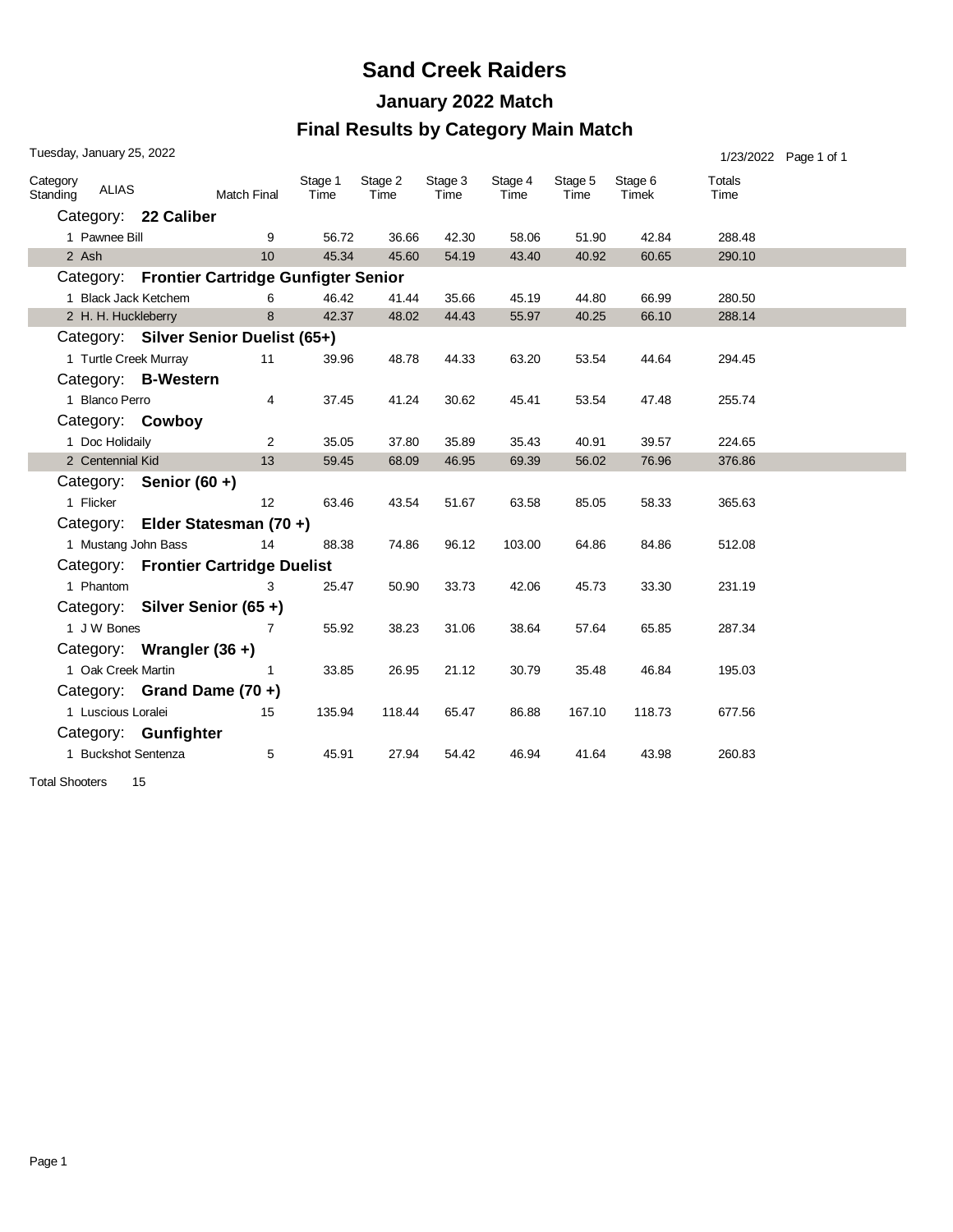# **Sand Creek Raiders Clean and Smooth Main Match** Shoot\_date: 1/23/2022<br>Category Match Finish Cat Finish **January 2022 Match** Alias Category Category Match Finish Cat Finish **Doc Holidaily Cowboy 2 1 Colorado**

Total clean shooters: 1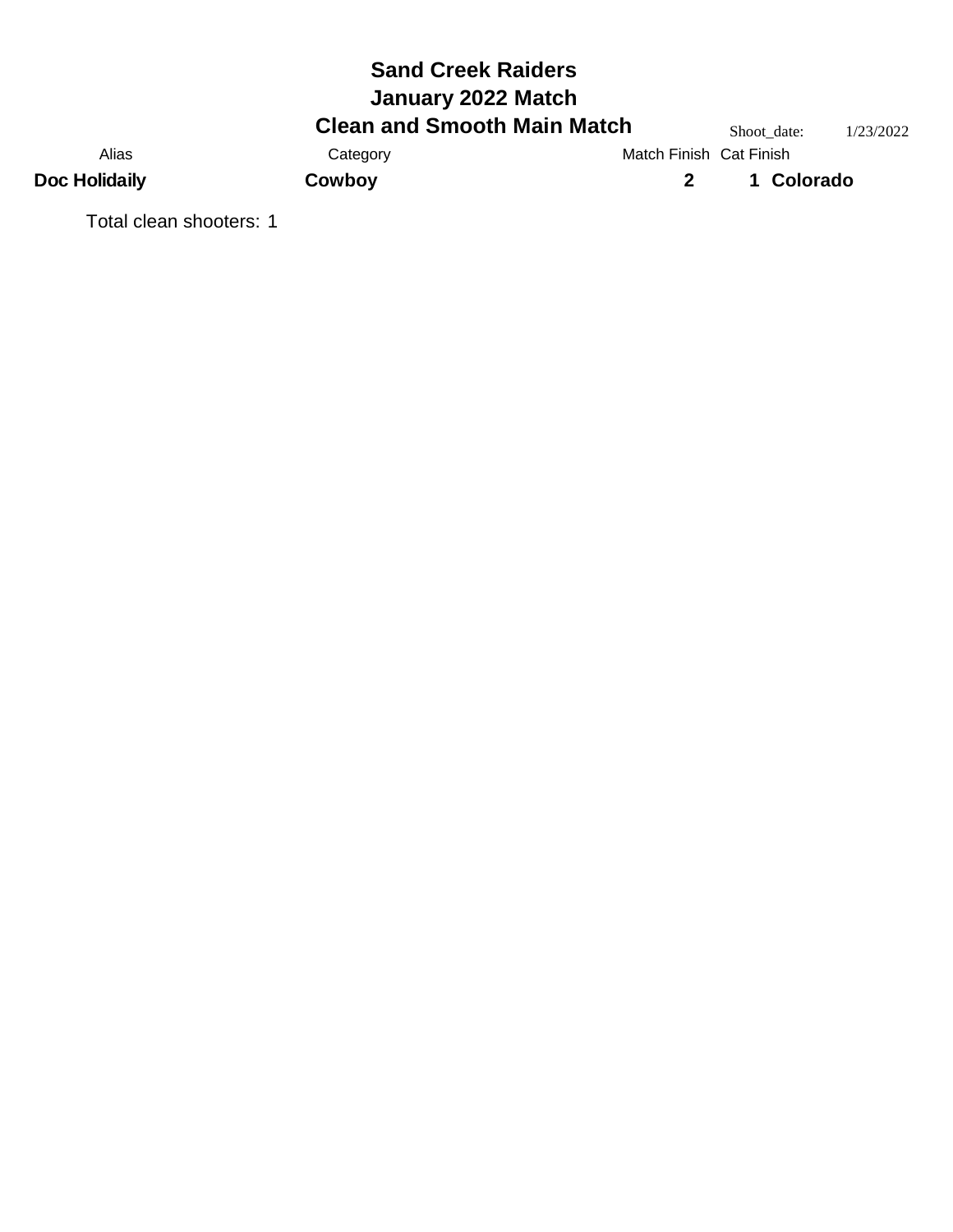# **Sand Creek Raiders January 2022 Match**

#### $T$  are  $M$  Match Final with Misses and Procedurals Main Match

| Tuesday, January 25, 2022         |                                   |                         | 10:17:41 AM                      |                                  |                      |                                  | 1/23/2022                         | Page 1 of 2 |
|-----------------------------------|-----------------------------------|-------------------------|----------------------------------|----------------------------------|----------------------|----------------------------------|-----------------------------------|-------------|
| Match                             |                                   | Stage 1                 | Stage 2                          | Stage 3                          | Stage 4              | Stage 5                          | Stage 6                           |             |
| Alias<br>Final                    | Category /                        | Finish<br>Time          | Time                             | Time                             | Time                 | Time                             | Time                              | Final       |
|                                   | Wrangler $(36 +)$                 | 1<br>23.85              | 26.95                            | 26.12                            | 25.79                | 30.48                            | 31.84                             | 165.03      |
| 1                                 | Misses:                           | $2 = 10$                | $\mathbf 0$<br>$0 =$             | 5<br>$1 =$                       | 5<br>$1 =$           | 5<br>$1 =$                       | $3 = 15$                          | 40          |
| Oak Creek Martin                  | Penalties:                        | $0 =$<br>0              | $0 =$<br>$\mathbf 0$             | 0<br>$0 =$                       | $0 =$<br>0           | $\mathbf 0$<br>$0 =$             | $\mathbf 0$<br>$0 =$              | 0           |
|                                   | M Safety:                         | 0<br>$0 =$              | 0<br>$0 =$                       | $\mathbf 0$<br>$0 =$             | $0 =$<br>0           | 0<br>$0 =$                       | 0<br>$0 =$                        | 0           |
|                                   | Bonus:                            | 0                       | $\mathbf 0$                      | 10                               | 0                    | 0                                | 0                                 | 10          |
|                                   |                                   | 33.85                   | 26.95                            | 21.12                            | 30.79                | 35.48                            | 46.84                             | 195.03      |
|                                   | Cowboy                            | 35.05<br>$\mathbf{1}$   | 37.80                            | 45.89                            | 35.43                | 40.91                            | 39.57                             | 234.65      |
| $\overline{c}$                    | Misses:                           | $\mathbf 0$<br>$0 =$    | $0 =$<br>$\mathbf 0$             | $\overline{\mathbf{0}}$<br>$0 =$ | $0 =$<br>$\mathbf 0$ | $0 =$<br>$\mathbf 0$             | $0 =$<br>$\overline{\mathbf{0}}$  | 0           |
| Doc Holidaily                     | Penalties:                        | 0<br>$0 =$              | 0<br>$0 =$                       | $\mathbf 0$<br>$0 =$             | $0 =$<br>0           | $\mathbf 0$<br>$0 =$             | 0<br>$0 =$                        | 0           |
|                                   | M Safety:                         | 0<br>$0 =$              | 0<br>$0 =$                       | $\overline{0}$<br>$0 =$          | 0<br>$0 =$           | $\mathbf 0$<br>$0 =$             | 0<br>$0 =$                        | 0           |
|                                   | Bonus:                            | 0                       | 0                                | 10                               | $\mathbf 0$          | 0                                | 0                                 | 10          |
|                                   |                                   | 35.05                   | 37.80                            | 35.89                            | 35.43                | 40.91                            | 39.57                             | 224.65      |
|                                   | <b>Frontier Cartridge Duelist</b> | 25.47<br>$\mathbf{1}$   | 25.90                            | 28.73                            | 27.06                | 25.73                            | 28.30                             | 161.19      |
| 3                                 | Misses:                           | $\mathbf 0$<br>$0 =$    | $5 = 25$                         | $3 = 15$                         | $3 = 15$             | $4 = 20$                         | -5<br>$1 =$                       | 80          |
| Phantom                           | Penalties:                        | 0<br>$0 =$              | $0 =$<br>0                       | $\overline{0}$<br>$0 =$          | $0 =$<br>0           | 0<br>$0 =$                       | 0<br>$0 =$                        | 0           |
|                                   | M Safety:                         | 0<br>$0 =$              | 0<br>$0 =$                       | $\overline{0}$<br>$0 =$          | $0 =$<br>0           | $\mathbf 0$<br>$0 =$             | 0<br>$0 =$                        | 0           |
|                                   | Bonus:                            | 0                       | 0                                | 10                               | 0                    | 0                                | 0                                 | 10          |
|                                   |                                   | 25.47                   | 50.90                            | 33.73                            | 42.06                | 45.73                            | 33.30                             | 231.19      |
|                                   | <b>B-Western</b>                  | $\mathbf{1}$<br>37.45   | 36.24                            | 40.62                            | 45.41                | 43.54                            | 47.48                             | 250.74      |
| 4                                 | Misses:                           | $\mathbf 0$<br>$0 =$    | 5<br>$1 =$                       | $0 =$<br>$\mathbf 0$             | $0 =$<br>0           | $\mathbf 0$<br>$0 =$             | $\overline{0}$<br>$0 =$           | 5           |
| <b>Blanco Perro</b>               | Penalties:                        | $0 =$<br>0              | $0 =$<br>0                       | $\mathbf 0$<br>$0 =$             | $0 =$<br>0           | 10<br>$1 =$                      | 0<br>$0 =$                        | 10          |
|                                   | M Safety:                         | 0<br>$0 =$              | $0 =$<br>0                       | $\overline{0}$<br>$0 =$          | $0 =$<br>0           | $0 =$<br>$\mathbf 0$             | 0<br>$0 =$                        | 0           |
|                                   | Bonus:                            | 0                       | $\mathbf 0$                      | 10                               | 0                    | 0                                | 0                                 | 10          |
|                                   |                                   | 37.45                   | 41.24                            | 30.62                            | 45.41                | 53.54                            | 47.48                             | 255.74      |
|                                   | Gunfighter                        | 35.91<br>$\mathbf{1}$   | 22.94                            | 44.42                            | 31.94                | 26.64                            | 33.98                             | 195.83      |
| 5                                 | Misses:                           | $2 =$<br>-10            | 5<br>$1 =$                       | $4 = 20$                         | $3 = 15$             | $3 =$<br>15                      | $2 = 10$                          | 75          |
| <b>Buckshot Sentenza</b>          | Penalties:                        | $0 =$<br>0              | $\mathbf 0$<br>$0 =$             | $\mathbf 0$<br>$0 =$             | 0<br>$0 =$           | $0 =$<br>0                       | $\mathbf 0$<br>$0 =$              | 0           |
|                                   | M Safety:                         | 0<br>$0 =$              | $0 =$<br>0                       | $\overline{0}$<br>$0 =$          | 0<br>$0 =$           | $0 =$<br>0                       | 0<br>$0 =$                        | 0           |
|                                   | Bonus:                            | 0                       | 0                                | 10                               | 0                    | 0                                | 0                                 | 10          |
|                                   |                                   | 45.91                   | 27.94                            | 54.42                            | 46.94                | 41.64                            | 43.98                             | 260.83      |
| intier Cartridge Gunfigter Senior |                                   | $\mathbf{1}$<br>41.42   | 41.44                            | 45.66                            | 40.19                | 39.80                            | 56.99                             | 265.50      |
| 6                                 | Misses:                           | 5<br>$1 =$              | $0 =$<br>0                       | $\mathbf 0$<br>$0 =$             | $1 =$<br>5           | 5<br>$1 =$                       | $2 = 10$                          | 25          |
| <b>Black Jack Ketchem</b>         | Penalties:                        | $0 =$<br>0              | $\mathbf 0$<br>$0 =$             | 0<br>$0 =$                       | 0<br>$0 =$           | $\mathbf 0$<br>$0 =$             | $\mathbf 0$<br>$0 =$              | 0           |
|                                   | M Safety:                         | $0 =$<br>0              | 0<br>$0 =$                       | 0<br>$0 =$                       | $0 =$<br>0           | $0 =$<br>0                       | $0 =$<br>0                        | 0           |
|                                   | Bonus:                            | 0                       | 0                                | 10                               | 0                    | 0                                | $\pmb{0}$                         | 10          |
|                                   |                                   | 46.42                   | 41.44                            | 35.66                            | 45.19                | 44.80                            | 66.99                             | 280.50      |
|                                   | Silver Senior (65+)               | 45.92<br>$\mathbf{1}$   | 38.23                            | 36.06                            | 33.64                | 52.64                            | 55.85                             | 262.34      |
| $\overline{7}$                    | Misses:                           | $2 = 10$                | $\mathbf 0$<br>$0 =$             | 5<br>$1 =$                       | $1 =$<br>5           | $\sqrt{5}$<br>$1 =$              | $2 = 10$                          | 35          |
| J W Bones                         | Penalties:                        | $0 =$<br>0              | $0 =$<br>$\mathbf 0$             | $0 =$<br>$\mathbf 0$             | $0 =$<br>$\mathbf 0$ | $0 =$<br>0                       | $0 =$<br>$\overline{\mathbf{0}}$  | 0           |
|                                   | M Safety:                         | $0 =$<br>0              | $0 =$<br>$\overline{\mathbf{0}}$ | $0 =$<br>$\overline{\mathbf{0}}$ | $0 =$<br>0           | $0 =$<br>$\mathbf 0$             | $0 =$<br>$\overline{0}$           | 0           |
|                                   | Bonus:                            | 0                       | 0                                | 10                               | 0                    | 0                                | 0                                 | $10$        |
|                                   |                                   | 55.92                   | 38.23                            | 31.06                            | 38.64                | 57.64                            | 65.85                             | 287.34      |
| intier Cartridge Gunfigter Senior |                                   | $\overline{2}$<br>42.37 | 48.02                            | 40.43                            | 50.97                | 40.25                            | 56.10                             | 278.14      |
| 8                                 | Misses:                           | $0 =$<br>$\overline{0}$ | $0 =$<br>$\mathbf 0$             | $-5$<br>$1 =$                    | $1 =$<br>5           | $\overline{\mathbf{0}}$<br>$0 =$ | $2 = 10$                          | 20          |
| H. H. Huckleberry                 | Penalties:                        | $0 =$<br>0              | $0 =$<br>$\mathbf 0$             | $\overline{\mathbf{0}}$<br>$0 =$ | $0 =$<br>0           | $0 =$<br>$\mathbf 0$             | $0 =$<br>$\overline{\phantom{0}}$ | 0           |
|                                   | M Safety:                         | $0 =$<br>0              | $0 =$<br>$\overline{\mathbf{0}}$ | $0 = 0$                          | $0 =$<br>$\mathbf 0$ | $0 =$<br>$\mathbf 0$             | $0 =$<br>$\overline{\mathbf{0}}$  | 0           |
|                                   | Bonus:                            | 0                       | 0                                | 10                               | 0                    | 0                                | $\mathbf 0$                       | 10          |
|                                   |                                   | 42.37                   | 48.02                            | 35.43                            | 55.97                | 40.25                            | 66.10                             | 288.14      |
|                                   | 22 Caliber                        | 51.72<br>$\mathbf{1}$   | 31.66                            | 52.30                            | 48.06                | 41.90                            | 42.84                             | 268.48      |
| 9                                 | Misses:                           | 5<br>$1 =$              | 5<br>$1 =$                       | $0 = 0$                          | $2 = 10$             | $0 = 0$                          | $0 = 0$                           | 20          |
| Pawnee Bill                       | Penalties:                        | $0 =$<br>0              | $\mathbf{0} =$<br>$\mathbf 0$    | $0 =$<br>$\overline{0}$          | $0 =$<br>0           | $1 =$<br>10                      | $0 =$<br>$\overline{\mathbf{0}}$  | 10          |
|                                   | M Safety:                         | 0<br>$0 =$              | $0 =$<br>$\mathbf 0$             | $\overline{\mathbf{0}}$<br>$0 =$ | $0 =$<br>$\mathbf 0$ | $0 =$<br>$\overline{0}$          | $0 =$<br>$\overline{0}$           | 0           |
|                                   | Bonus:                            | 0                       | 0                                | 10                               | 0                    | 0                                | 0                                 | 10          |
|                                   |                                   | 56.72                   | 36.66                            | 42.30                            | 58.06                | 51.90                            | 42.84                             | 288.48      |
|                                   |                                   |                         |                                  |                                  |                      |                                  |                                   |             |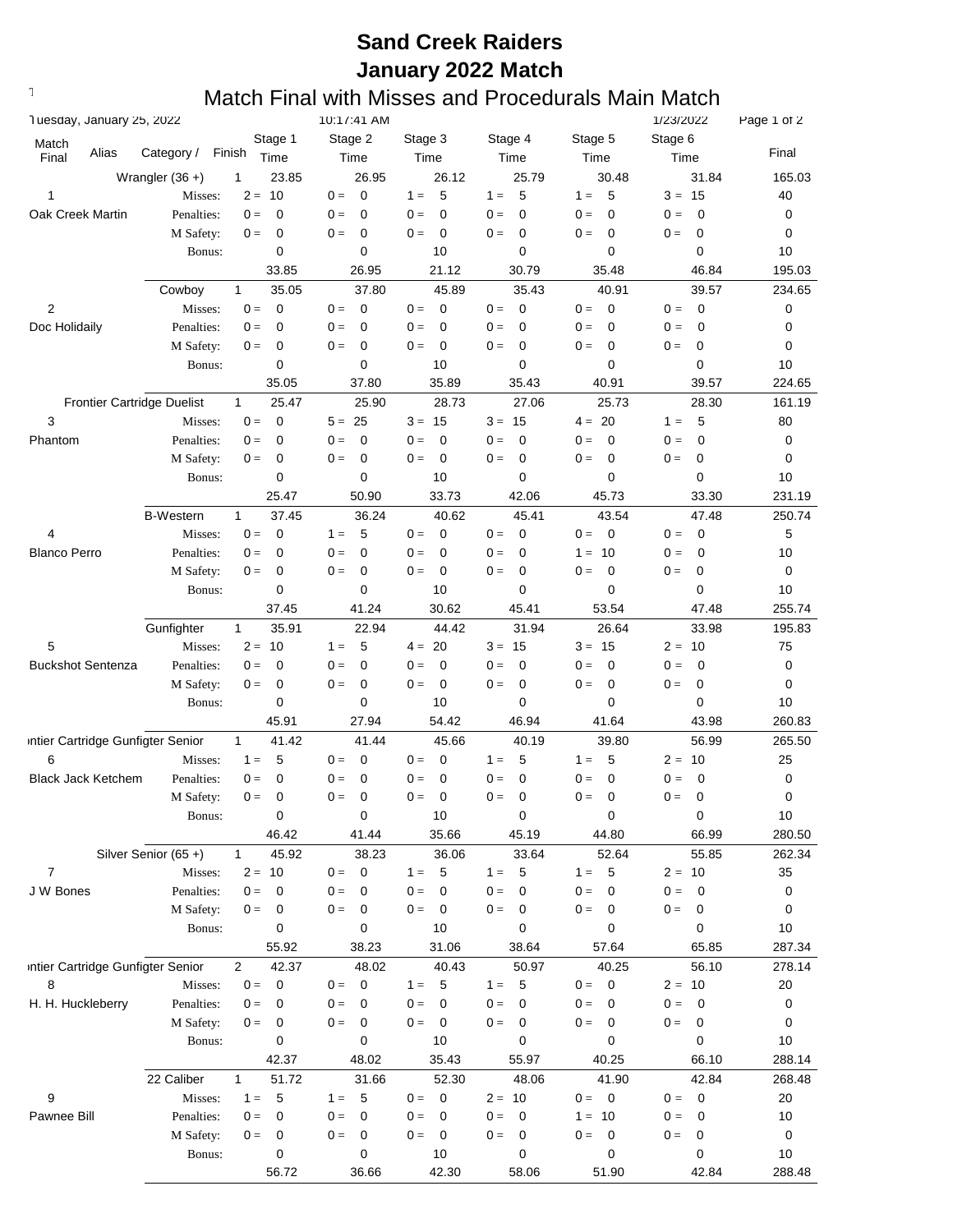# **Sand Creek Raiders January 2022 Match**

#### $T$  are  $M$  Match Final with Misses and Procedurals Main Match

| Tuesday, January 25, 2022 |                            |                             |                |           | 10:17:42 AM          |          |             |              |             |          | 1/23/2022   |         | Page 2 of 2 |        |
|---------------------------|----------------------------|-----------------------------|----------------|-----------|----------------------|----------|-------------|--------------|-------------|----------|-------------|---------|-------------|--------|
| Match                     |                            |                             |                | Stage 1   | Stage 2              | Stage 3  |             | Stage 4      |             | Stage 5  |             | Stage 6 |             |        |
| Final                     | Alias                      | Category /                  | Finish         | Time      | Time                 | Time     |             | Time         |             | Time     |             | Time    |             | Final  |
|                           |                            | 22 Caliber                  | $\overline{2}$ | 45.34     | 45.60                |          | 59.19       |              | 43.40       |          | 40.92       |         | 50.65       | 285.10 |
| 10                        |                            | Misses:                     | $0 =$          | 0         | $0 =$<br>$\mathbf 0$ | $1 =$    | 5           | $0 =$        | $\mathbf 0$ | $0 =$    | $\mathbf 0$ | $0 =$   | $\mathbf 0$ | 5      |
| Ash                       |                            | Penalties:                  | $0 =$          | 0         | $0 =$<br>0           | $0 =$    | $\mathbf 0$ | $0 =$        | $\mathbf 0$ | $0 =$    | $\mathbf 0$ | $1 =$   | 10          | 10     |
|                           |                            | M Safety:                   | $0 =$          | 0         | 0<br>$0 =$           | $0 =$    | 0           | $0 =$        | 0           | $0 =$    | 0           | $0 =$   | 0           | 0      |
|                           |                            | Bonus:                      |                | 0         | 0                    |          | 10          |              | 0           |          | 0           |         | 0           | 10     |
|                           |                            |                             |                | 45.34     | 45.60                |          | 54.19       |              | 43.40       |          | 40.92       |         | 60.65       | 290.10 |
|                           |                            | Silver Senior Duelist (65+) | $\mathbf{1}$   | 39.96     | 38.78                |          | 49.33       |              | 63.20       |          | 48.54       |         | 44.64       | 284.45 |
| 11                        |                            | Misses:                     | $0 =$          | 0         | $2 = 10$             | $1 =$    | 5           | $0 =$        | $\mathbf 0$ | $1 =$    | -5          | $0 =$   | $\mathbf 0$ | 20     |
|                           | <b>Turtle Creek Murray</b> | Penalties:                  | $0 =$          | 0         | 0<br>$0 =$           | $0 =$    | 0           | $0 =$        | $\mathbf 0$ | $0 =$    | 0           | $0 =$   | 0           | 0      |
|                           |                            | M Safety:                   | $0 =$          | 0         | 0<br>$0 =$           | $0 =$    | 0           | $0 =$        | 0           | $0 =$    | 0           | $0 =$   | 0           | 0      |
|                           |                            | Bonus:                      |                | 0         | $\mathbf 0$          |          | 10          |              | $\mathbf 0$ |          | 0           |         | $\mathbf 0$ | 10     |
|                           |                            |                             |                | 39.96     | 48.78                |          | 44.33       |              | 63.20       |          | 53.54       |         | 44.64       | 294.45 |
|                           |                            | Senior $(60 +)$             | $\mathbf{1}$   | 53.46     | 43.54                |          | 56.67       |              | 58.58       |          | 55.05       |         | 48.33       | 315.63 |
| 12                        |                            | Misses:                     | $2 =$          | -10       | 0<br>$0 =$           | $1 =$    | 5           | $1 =$        | 5           | $4 = 20$ |             | $2 =$   | 10          | 50     |
| Flicker                   |                            | Penalties:                  | $0 =$          | 0         | 0<br>$0 =$           | $0 =$    | 0           | $0 =$        | 0           | $1 =$    | 10          | $0 =$   | 0           | 10     |
|                           |                            | M Safety:                   | $0 =$          | 0         | 0<br>$0 =$           | $0 =$    | 0           | $0 =$        | 0           | $0 =$    | 0           | $0 =$   | 0           | 0      |
|                           |                            | Bonus:                      |                | 0         | $\mathbf 0$          |          | 10          |              | 0           |          | 0           |         | $\mathbf 0$ | 10     |
|                           |                            |                             |                | 63.46     | 43.54                |          | 51.67       |              | 63.58       |          | 85.05       |         | 58.33       | 365.63 |
|                           |                            | Cowboy                      | $\overline{2}$ | 54.45     | 58.09                |          | 56.95       |              | 54.39       |          | 51.02       |         | 56.96       | 331.86 |
| 13                        |                            | Misses:                     | $1 =$          | 5         | -10<br>$2 =$         | $0 =$    | 0           | $3 = 15$     |             | $1 =$    | 5           | $4 =$   | 20          | 55     |
| <b>Centennial Kid</b>     |                            | Penalties:                  | $0 =$          | 0         | $0 =$<br>0           | $0 =$    | 0           | $0 =$        | 0           | $0 =$    | 0           | $0 =$   | 0           | 0      |
|                           |                            | M Safety:                   | $0 =$          | 0         | 0<br>$0 =$           | $0 =$    | 0           | $0 =$        | 0           | $0 =$    | 0           | $0 =$   | 0           | 0      |
|                           |                            | Bonus:                      |                | 0         | 0                    |          | 10          |              | 0           |          | 0           |         | $\mathbf 0$ | 10     |
|                           |                            |                             |                | 59.45     | 68.09                |          | 46.95       |              | 69.39       |          | 56.02       |         | 76.96       | 376.86 |
|                           |                            | Elder Statesman (70+)       | $\mathbf{1}$   | 83.38     | 59.86                |          | 96.12       |              | 18.00       |          | 64.86       |         | 69.86       | 392.08 |
| 14                        |                            | Misses:                     | $1 =$          | 5         | $3 =$<br>15          | $2 = 10$ |             | $15 = 75$    |             | $0 =$    | $\mathbf 0$ | $1 =$   | 5           | 110    |
|                           | Mustang John Bass          | Penalties:                  | $0 =$          | 0         | 0<br>$0 =$           | $0 =$    | 0           | $0 =$        | 0           | $0 =$    | 0           | $1 =$   | 10          | 10     |
|                           |                            | M Safety:                   | $0 =$          | 0         | 0<br>$0 =$           | $0 =$    | 0           | $1 = 10$     |             | $0 =$    | 0           | $0 =$   | 0           | 10     |
|                           |                            | Bonus:                      |                | 0         | 0                    |          | 10          |              | 0           |          | 0           |         | $\mathbf 0$ | 10     |
|                           |                            |                             |                | 88.38     | 74.86                |          | 96.12       |              | 103.00      |          | 64.86       |         | 84.86       | 512.08 |
|                           |                            | Grand Dame $(70 +)$         | $\mathbf{1}$   | 120.94    | 103.44               |          | 70.47       |              | 76.88       |          | 142.10      |         | 113.73      | 627.56 |
| 15                        |                            | Misses:                     | $0 =$          | 0         | $3 =$<br>- 15        | $1 =$    | 5           | -10<br>$2 =$ |             | $5 = 25$ |             | $1 =$   | 5           | 60     |
| Luscious Loralei          |                            | Penalties:                  | $0 =$          | 0         | 0<br>$0 =$           | $0 =$    | 0           | $0 =$        | 0           | $0 =$    | 0           | $0 =$   | 0           | 0      |
|                           |                            | M Safety:                   | $0 =$          | 0         | 0<br>$0 =$           | $0 =$    | 0           | $0 =$        | 0           | $0 =$    | 0           | $0 =$   | 0           | 0      |
|                           |                            | Bonus:                      |                | 0         | $\mathbf 0$          |          | $10\,$      |              | $\pmb{0}$   |          | 0           |         | $\pmb{0}$   | $10\,$ |
|                           |                            |                             |                | 120.94    | 118.44               |          | 65.47       |              | 86.88       |          | 167.10      |         | 118.73      | 677.56 |
|                           |                            | Overall Match               |                | Stage 1   | Stage 2              |          | Stage 3     |              | Stage 4     |          | Stage 5     | Stage 6 |             |        |
|                           |                            | Misses:                     |                | 12        | 18                   |          | 16          |              | 33          |          | 21          |         | 20          |        |
|                           |                            | Penalties:                  |                | 0         |                      | 0        | 0           |              | 0           |          | 3           |         | 2           |        |
|                           |                            | M Safety:                   |                | $\pmb{0}$ |                      | 0        | 0           |              | 1           |          | 0           |         | 0           |        |
|                           |                            | Average Stage Time:         |                | 49.11     | 43.90                |          | 49.93       |              | 43.53       | 49.63    |             | 51.81   |             |        |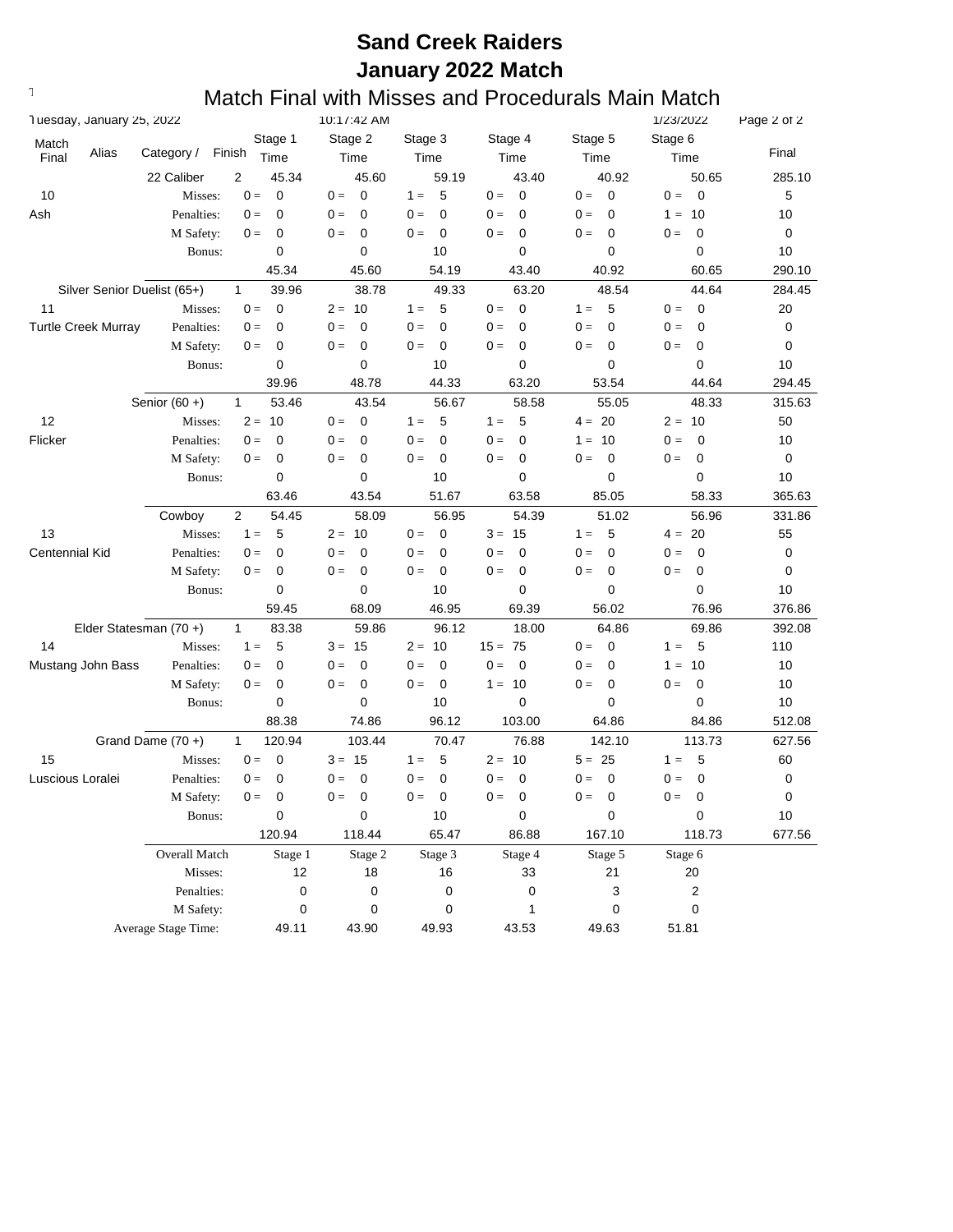## Sand Creek Raiders **January 2022 Match**

#### **Individual Stage Results Main Match Main Match**

| Tuesday, January 25, 2022                                                                                                           | 10:17:25 AM                                    |
|-------------------------------------------------------------------------------------------------------------------------------------|------------------------------------------------|
| Stage Place<br><b>Stage Number:</b>                                                                                                 | 1                                              |
| 5 Turtle Creek Murray<br>4 Blanco Perro<br>3 Doc Holidaily<br>2 Oak Creek Martin<br>1 Phantom                                       | 39.96<br>37.45<br>35.05<br>33.85<br>25.47      |
| <b>Stage Number:</b><br>Stage Place                                                                                                 | 2                                              |
| 5 J W Bones<br>4 Doc Holidaily<br>3 Pawnee Bill<br>2 Buckshot Sentenza<br>1 Oak Creek Martin<br>Stage Place<br><b>Stage Number:</b> | 38.23<br>37.80<br>36.66<br>27.94<br>26.95<br>3 |
| 5 Black Jack Ketchem                                                                                                                | 35.66                                          |
| 4 Phantom                                                                                                                           | 33.73                                          |
| 3 J W Bones                                                                                                                         | 31.06                                          |
| 2 Blanco Perro                                                                                                                      | 30.62                                          |
| 1 Oak Creek Martin                                                                                                                  | 21.12                                          |
| Stage Place<br><b>Stage Number:</b>                                                                                                 | 4                                              |
| 5 Ash                                                                                                                               | 43.40                                          |
| 4 Phantom<br>3 J W Bones                                                                                                            | 42.06<br>38.64                                 |
| 2 Doc Holidaily                                                                                                                     | 35.43                                          |
| 1 Oak Creek Martin                                                                                                                  | 30.79                                          |
| Stage Place Stage Number:                                                                                                           | 5                                              |
| 5 Buckshot Sentenza                                                                                                                 | 41.64                                          |
| 4 Ash                                                                                                                               | 40.92                                          |
| 3 Doc Holidaily                                                                                                                     | 40.91                                          |
| 2 H. H. Huckleberry                                                                                                                 | 40.25                                          |
| 1 Oak Creek Martin                                                                                                                  | 35.48                                          |
| <b>Stage Number:</b><br>Stage Place                                                                                                 | 6                                              |
| 5 Turtle Creek Murray                                                                                                               | 44.64                                          |
| 4 Buckshot Sentenza                                                                                                                 | 43.98                                          |
| 3 Pawnee Bill                                                                                                                       | 42.84                                          |
| 2 Doc Holidaily                                                                                                                     | 39.57                                          |
| 1 Phantom                                                                                                                           | 33.30                                          |